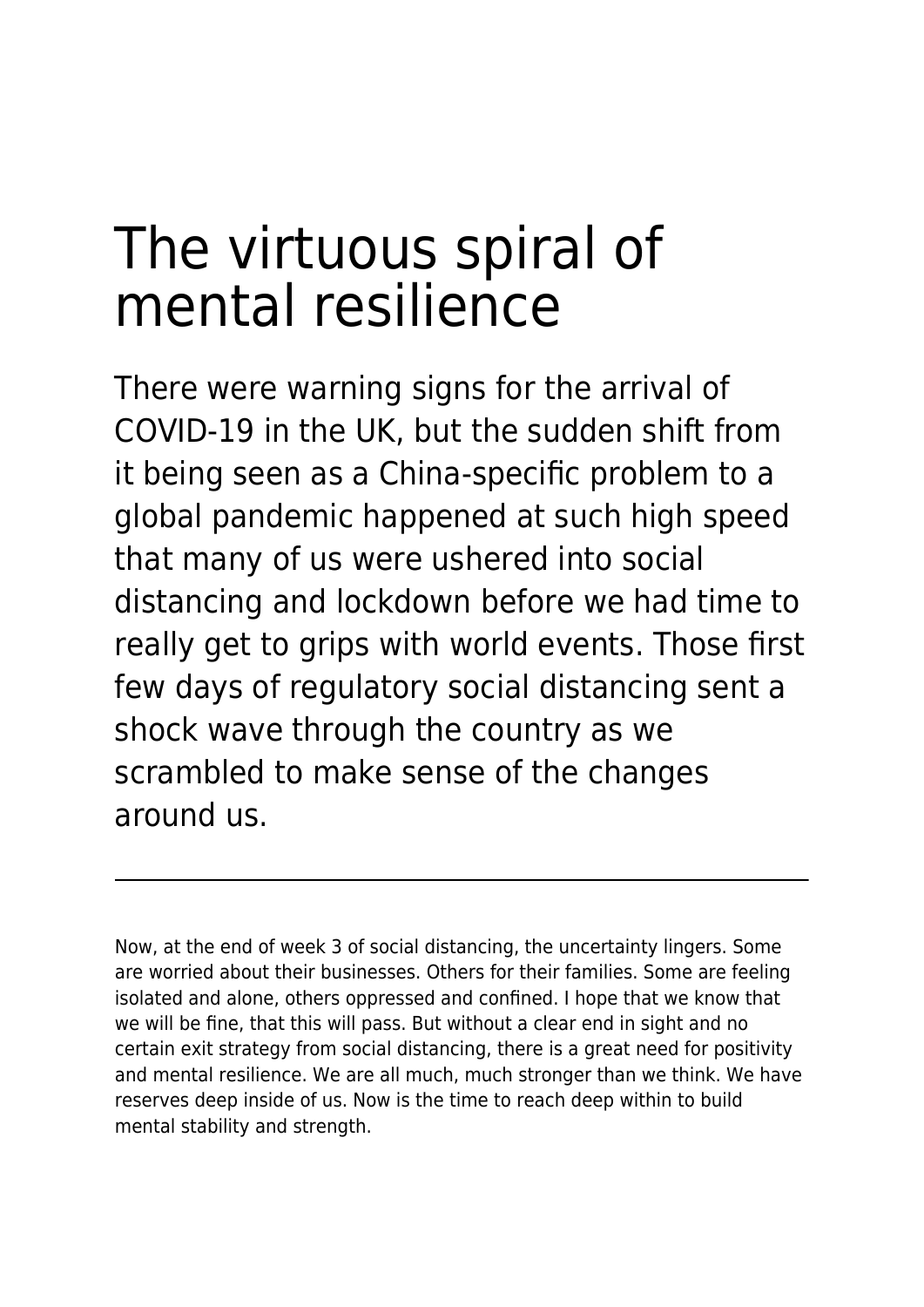## **Finding space for creativity, compassion and hope**

Our neural system prepares our mind and body in two ways: to prepare us for fight, flight and freeze, or to prepare us for rest and digest. Both are essential to survive and to thrive. But elongated periods of stress can lock us into the flight, fight or freeze zone creating untold physiological and psychological damage.

As our heart beats faster, and blood is pumped in preparation for fight and flight, so our stress levels increase. To counter this, we need to input positive, calming, regulatory emotions into our mind/body system to restore a state of calm where our heart rate slows, our breathing becomes deeper, and we can once again find the space for creativity, compassion and hope.

One way to do this is to focus on things that we can control, and by doing so we ignite a virtuous cycle of proactivity and positivity. As individuals we cannot control the virus, or the weather. We cannot control other people's emotions. But we can control our response to the virus or the weather. We can choose to use the time to upskill or learn something new. We can control how much we communicate with other people and what type of communication we want.

When we focus on areas within our control, we set targets and small goals. We take charge of our actions and proactively look toward the future allowing for hope. And the return on this very personal investment [is a gain in confidence](https://www.maddyness.com/uk/2020/02/18/what-is-self-confidence/), an increase in compassion and empathy, and a sense of autonomy and control. These positive emotions and actions further trigger the parasympathetic neural system of rest and digest allowing for yet more optimism and opportunity.

#### Read also

[Home, but not alone. Stay connected, informed and inspired](https://www.maddyness.com/uk/2020/04/29/webinars-to-attend-while-working-from-home/)

### **Giving trumps receiving**

Another method to build mental resilience is to help others. Research using fMRI neuroimaging suggests that giving has greater brain benefits than receiving. This is related to greater activity in parts of the brain to do with stress reduction, reward-motivator pathways and social connections. So, helping others is in fact a great method for self-care. When we give, we receive. When we are kind, we boost our own physical and mental wellbeing.